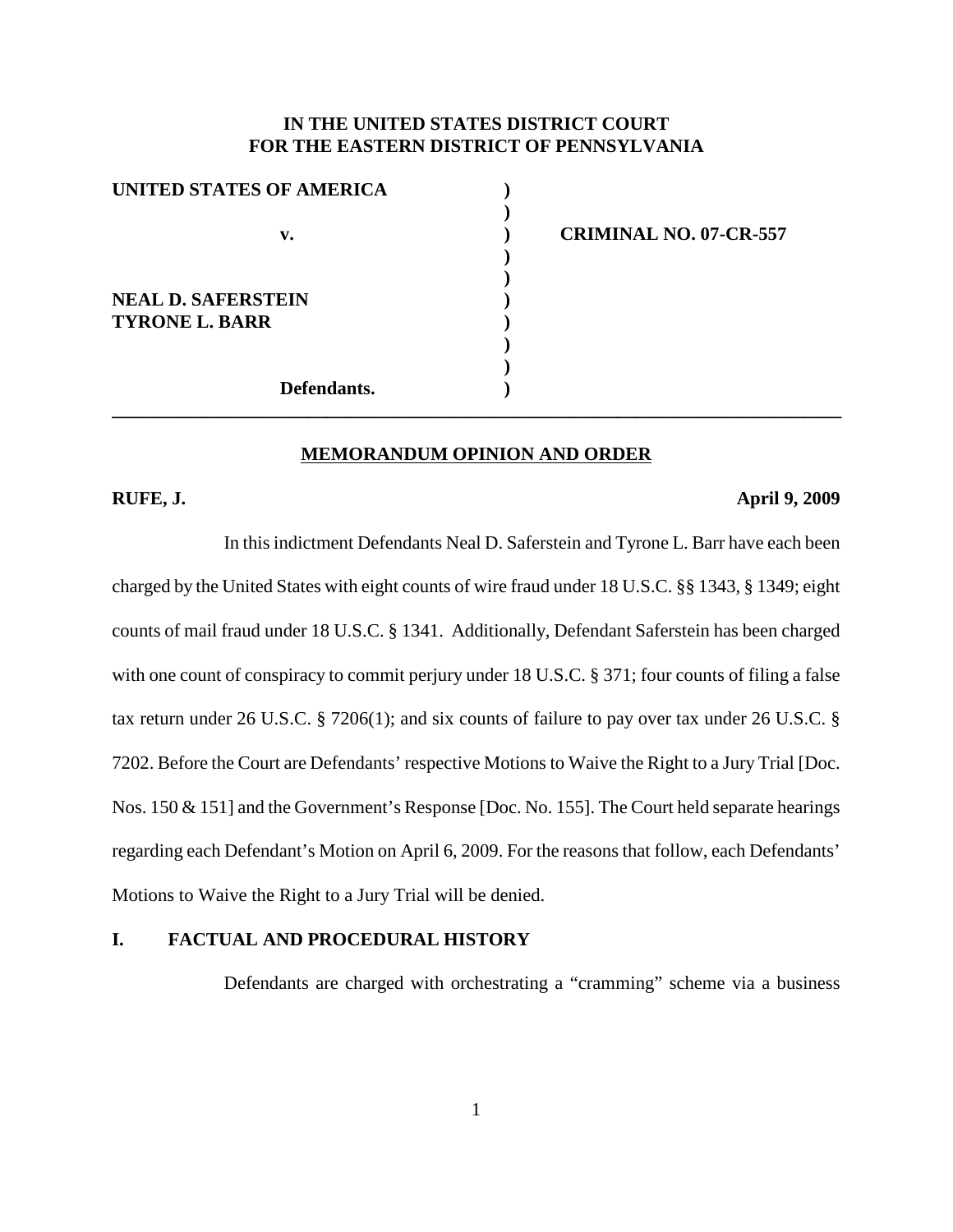known as GoInternet.net, Inc. ("GoInternet").<sup>1</sup> Defendant Neal Saferstein served as the President, Chief Executive Officer and majority owner of GoInternet and Defendant Tyrone L. Barr asthe Vice President of Customer Service and Regulatory Affairs.<sup>2</sup> GoInternet sold internet related services to companies and individuals, including dial-up internet access, e-mail accounts and Web page design.<sup>3</sup> In 2003, GoInternet employed more than 1,000 telemarketers and brought in gross annual revenues of more than \$49 million.<sup>4</sup> However, GoInternet stopped doing business in 2004.<sup>5</sup>

The Government alleges that GoInternet was designed entirely to defraud customers into paying for internet related services without their knowledge or authorization.<sup>6</sup> Local telephone companies may permit third parties such as GoInternet to include charges for separately ordered telecommunications services on consumers' local telephone bills.<sup>7</sup> Such billing is accomplished by the third parties working with telephone billing "aggregators" who act as intermediaries between the third party and local telephone companies or Local Exchange Carriers ("LECs"). Aggregators receive billing information from the third parties, who are the aggregators' clients, and submit the bill to the appropriate LEC for inclusion on a customer's local telephone bill.<sup>8</sup> When customers pay

 $^{2}$  Id. at ¶ 8-10.

- $3$  <u>Id</u>. at ¶ 1.
- $4$  Id. at ¶ 6.
- $<sup>5</sup>$  Id.</sup>
- $<sup>6</sup>$  Id. at ¶ 18.</sup>
- $<sup>7</sup>$  Id. at ¶ 11.</sup>
- $8$  <u>Id</u>. at ¶ 12.

<sup>&</sup>lt;sup>1</sup> Indictment  $\P$  1.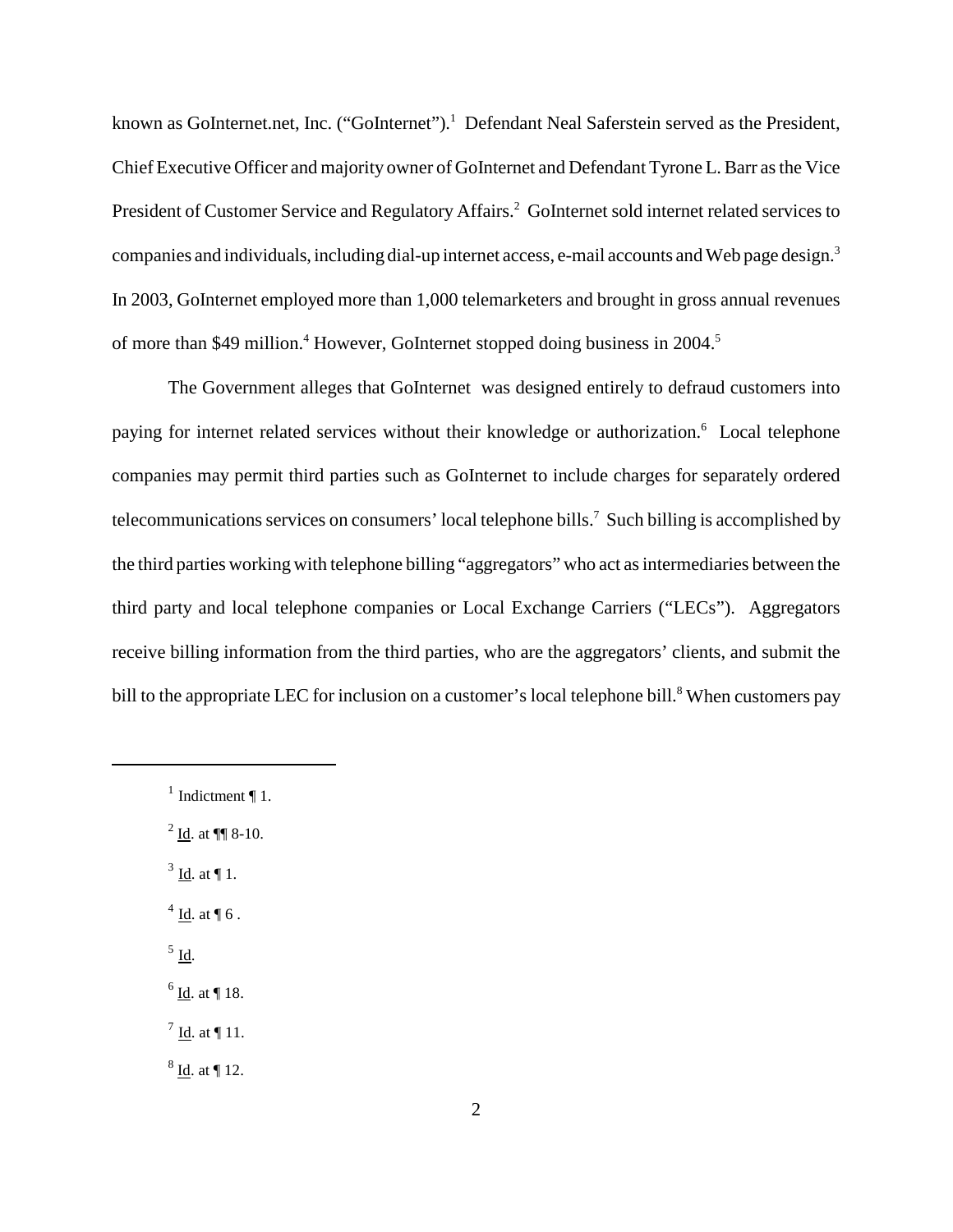their telephone bills the aggregators collect the payment for their clients' services from the LEC. Those payments are then passed back to the clients or third party providers who pay a fee for the aggregator's collection and billing services.<sup>9</sup> The placement of unauthorized charges on a consumer's local telephone bill is known as "cramming." The Government claims that GoInternet contracted with several billing aggregators to place its monthly charges on customer's local telephone bills.<sup>10</sup>

An indictment against both Defendants was issued in September, 2007. Since that time, a number of Motions and procedural issues related to the case have been decided in anticipation of a trial, scheduled to begin April 20, 2009, with jury selection scheduled for April 9, 2009. On April 2, 2009 the Court received oral and written communications that Defendant Barr wished to waive his right to a jury trial, followed closely by counsel for Defendant Saferstein communicating the same. At the Court's direction, each Defendant separately filed a formal Motion Requesting to Waive a Jury Trial [Doc. Nos. 150 & 151]. The Court promptly held hearings on each Defendant's motion, to which the Government filed a consolidated response in opposition [Doc. No. 155].

#### **II. LEGAL STANDARD**

Federal Rule of Criminal Procedure 23, states, in relevant part:

Jury Trial. If the defendant is entitled to a jury trial, the trial must be by jury unless:

(1) the defendant waives a jury trial in writing;

(2) the government consents; and

 $(3)$  the court approves.<sup>11</sup>

<sup>9</sup> Id. at ¶ 13.

 $^{10}$  Id. at  $\P$  14-15.

 $11$  Fed. R. Crim. Pro. 23(a).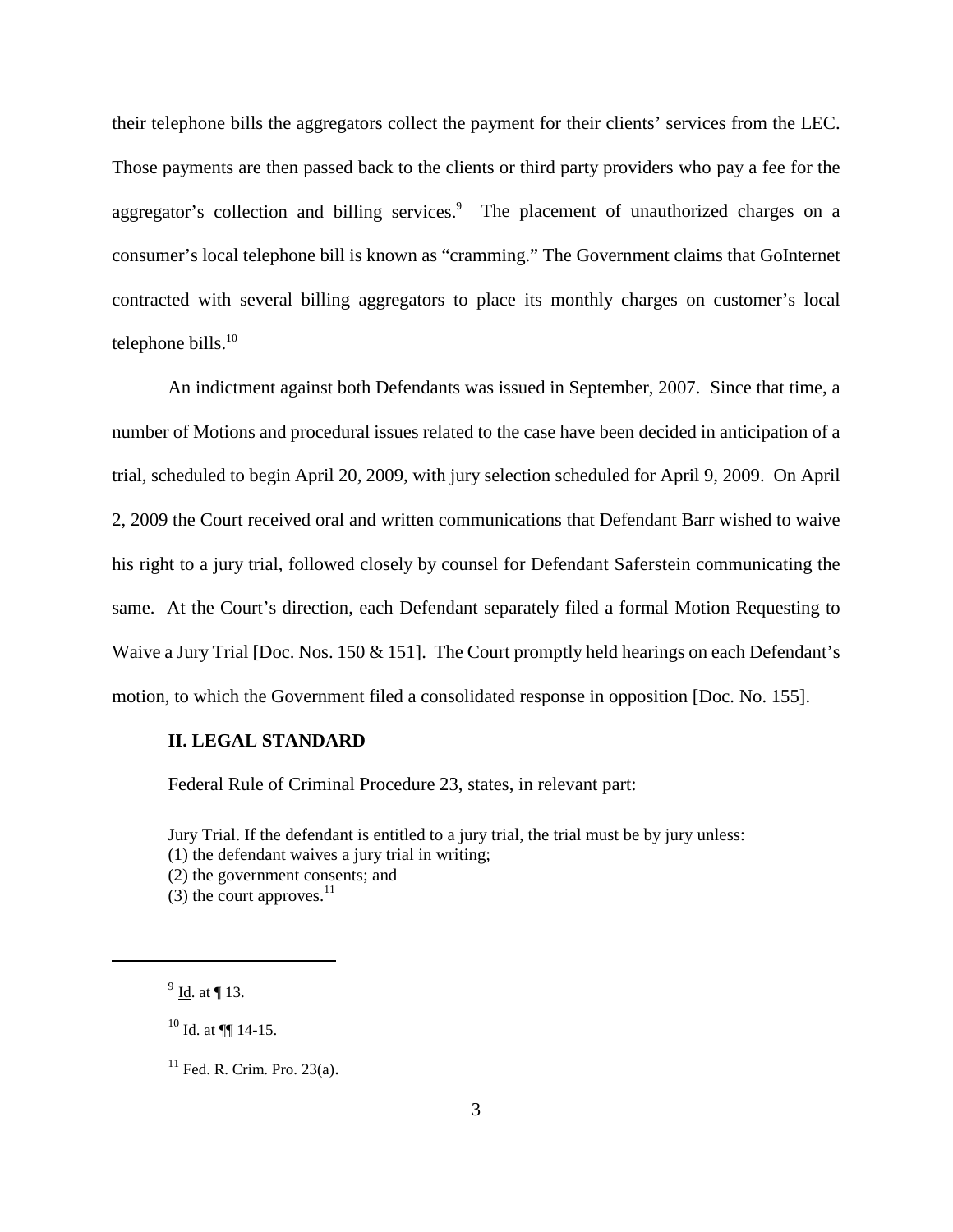# **III. DISCUSSION**

Defendants Saferstein and Barr seek to waive their right to a jury trial. The gravamen of Barr's argument for waiver is that the complex nature of this case and the breadth of evidence and legal issues that will surface at trial are better suited to an experienced judge than a jury. Defendant Saferstein stated similar reasons for waiver in both his Motion and on the record regarding his request, adding that he feels a judge is better suited to hear his case due to the fact that he faces varying types of charges, including those for fraud, conspiracy and tax violations. Specifically, Saferstein argues that deregulation of the telephone industry and how it affected Saferstein's business activities are paramount to the case and better understood by a judge, as opposed to a jury. 12

The Government presented its opposition to the Motions for Waiver at each Defendants' hearings and via a written Response, arguing that the consent of the Government is required for waiver, that no constitutional violation would occur if their requests were denied, and that the factual and legal issues in this case are well within the capabilities of a jury to decide.

At the hearings regarding these Motions each Defendant presented a colloquy related to his decision to seek waiver of a jury trial. Each colloquy included questions from the Court related to competence, the voluntariness of the request, and the extent to which the consequences of such waiver were understood and had been discussed with counsel. Additionally, each defendant acknowledged that he understood the essential elements of the charges against him as well as the maximum penalties he would face if convicted. The Court found each Defendant to be competent to make the decision to waive a jury trial, that their decisions were made

 $12$  See Mot. to Waive Jury Trial p. 2 [Doc. No. 150].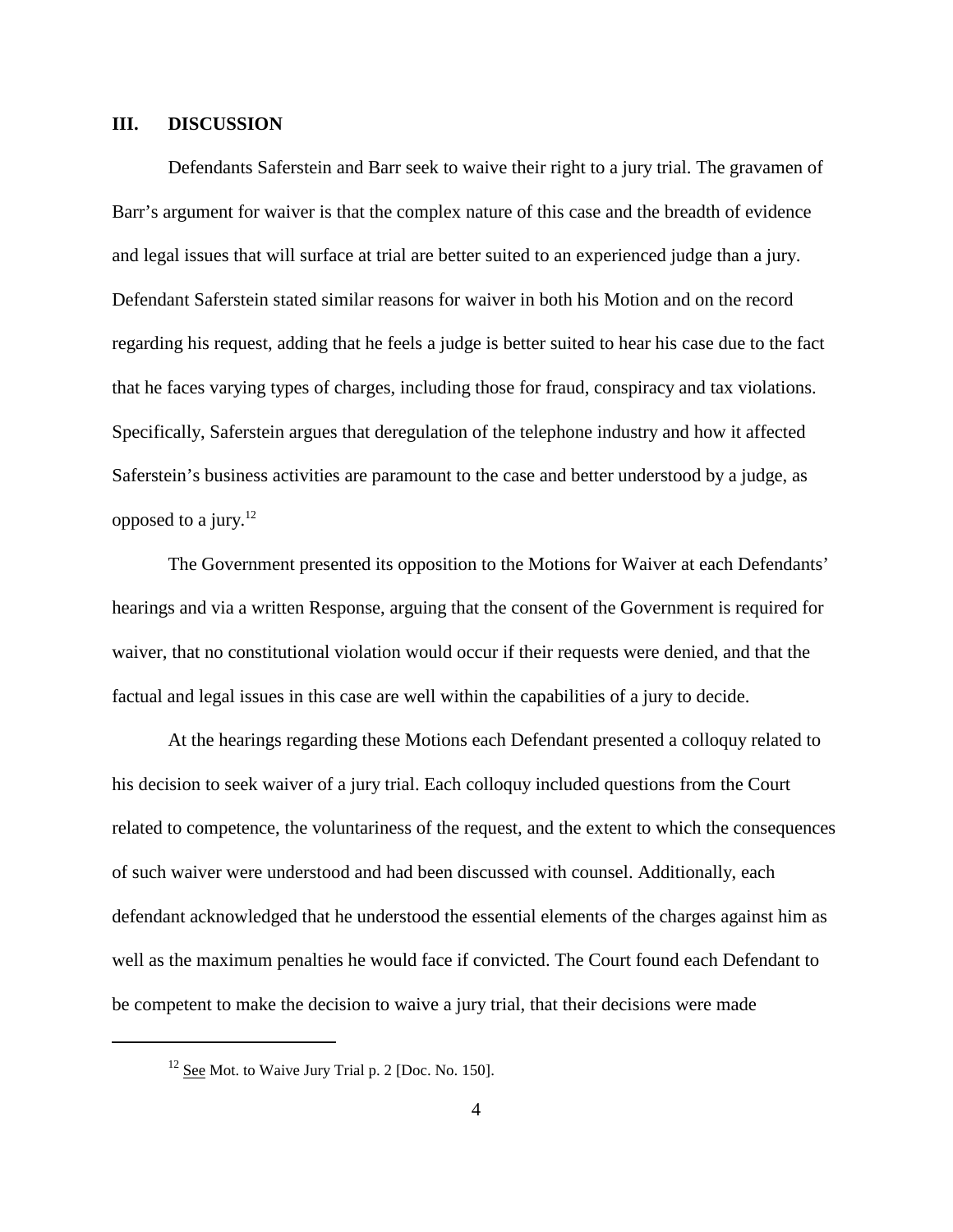knowingly and voluntarily, and that each Defendant had the opportunity to discuss the request with his counsel. Each Defendant executed a written waiver of a jury trial, which the Court accepted as evidence.

In its final assessment of whether to grant the Motions for Waiver, the Court must look to the plain language of Federal Rule of Criminal Procedure 23(a), which clearly states three requirements: (1) defendant's waiver; (2) the Government's consent; and (3) the court's approval. The absence of any one of those elements is enough to bar the request.

In the instant circumstances the Government initially refused to consent to a bench trial and continues to maintain that its decision to withhold consent is based on its general policy against waiver of trial.<sup>13</sup>

The United States Supreme Court has stated that while the Constitution guarantees a defendant the right to a trial by jury, it does not guarantee the right to waive one. "[A] defendant's only constitutional right concerning the method of trial is to an impartial trial by jury. We find no constitutional impediment to conditioning a waiver of this right on the consent of the prosecuting attorney and the trial judge when, if either refuses to consent, the result is simply that the defendant is subject to an impartial trial by jury—the very thing that the Constitution guarantees him." $^{14}$ 

In Singer, the Supreme Court noted that there could "exist some circumstance where a defendant's reasons for wanting to be tried by a judge alone are so compelling that the

 $13$  See Gov. Resp. P. 1 [Doc. No 155]. "[A]fter much deliberation and discussion with leadership within the United State's Attorney's Office, the Government elects not to consent to a bench trial in this case."

<sup>&</sup>lt;sup>14</sup> Singer v. United States, 380 U.S. 24, 36 (U.S. 1965). See also U.S. v Clapps, 732 F.2d 1148, 1151 (3d Cir. 1984) (finding that the district court did not abuse its discretion by denying a request for a bench trial).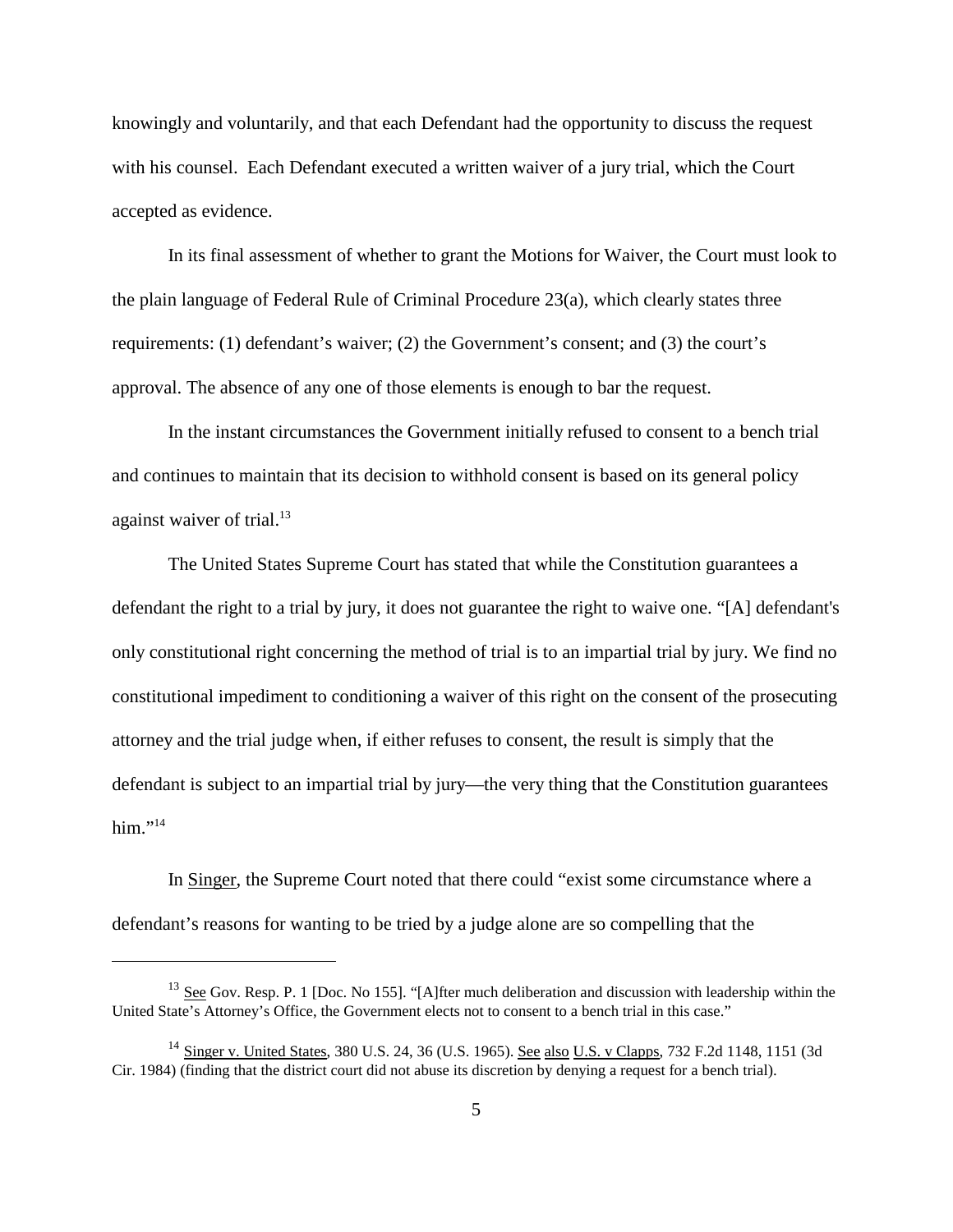Government's insistence on trial by jury would result in the denial to a defendant of an impartial trial."15 However, this Court has found no Supreme Court or Third Circuit authority making such a finding or stating the conditions under which such a circumstance would exist.

Neither Defendant argues that he would be prejudiced by a jury trial. Instead, each make the argument that the case may be better suited to a judge's experience and expertise. The Court has full confidence that a jury can handle the issues this case will put before it and finds no evidence of potential prejudice to either Defendant.

The Court is bound by the explicit language of Federal Rule of Criminal Procedure 23(a). Although both Defendants have signed a waiver of a jury trial, that waiver lacks the Government's required consent and thus lacks the Court's approval.

# **IV. CONCLUSION**

The Court hereby denies Defendants' Motions to Request Waiver of a Jury Trial. An appropriate Order follows.

<sup>&</sup>lt;sup>15</sup> Singer, 380 U.S. at 37.